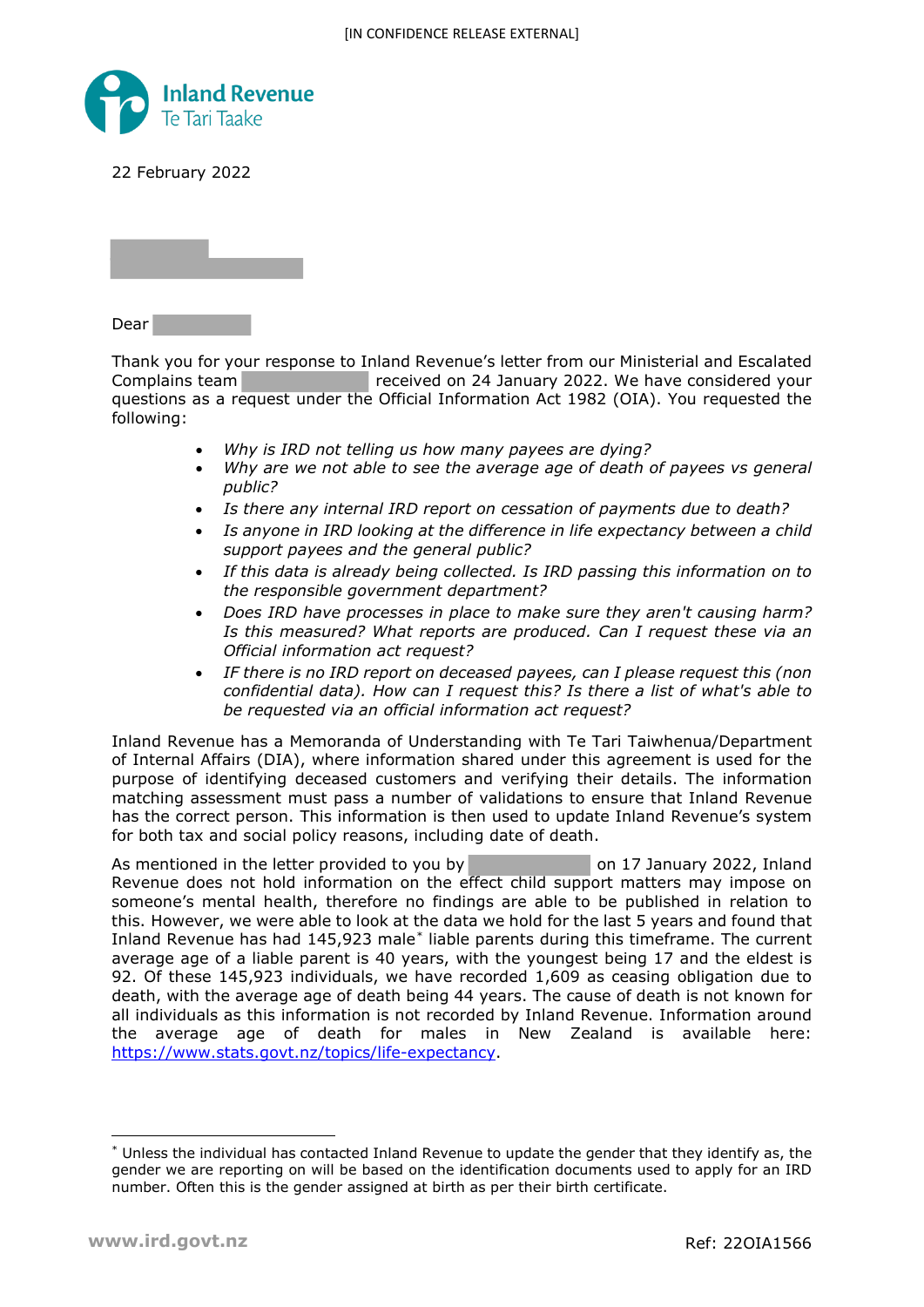Inland Revenue's teams are very adept at working with our customers as they work right across all aspects of child support, from processing applications, taking phone calls regarding various types of queries, through to debt collection. We are proud of the fact that our staff genuinely care about our customers and strive to get the best outcomes for<br>
all parties involved, taking into account each individual's personal all parties involved, taking into account each individual's personal circumstances. However, as mentioned by circumstances. However, as mentioned by  $\parallel$ counsellors, and so if they believe an act of self-harm is a possibility, Inland Revenue staff are advised to contact the police.

 touched on the intention of the Child Support Act 1991 in his letter to you, and the legislation that Inland Revenue must work within. Our teams are empowered to do everything they can within the legislation to ensure that the best outcome is achieved for all parties involved, including for the qualifying children in the child support relationship. If a liable parent is struggling to pay their assessment, then Inland Revenue offers a number of options to help them. These include (but are not limited to):

- **Estimation of income:** If a liable parent's income drops 15% or more compared to the income used for the child support assessment, they may be able to estimate their income, which could reduce the amount they have to pay Inland Revenue. More information can be found on Inland Revenue's website: [https://www.ird.govt.nz/child-support/managing/income.](https://www.ird.govt.nz/child-support/managing/income)
- **Administrative review**: If a liable parent thinks that the amount we have worked out in our formula assessment does not take their special circumstances into account, they can apply for a child support review: [https://www.ird.govt.nz/child](https://www.ird.govt.nz/child-support/reviews-objections-exemptions/reviews)[support/reviews-objections-exemptions/reviews.](https://www.ird.govt.nz/child-support/reviews-objections-exemptions/reviews)
- **Departure Order**: If a liable parent is unhappy with the outcome of the administrative review, they can ask the Family Court for a Departure Order. Information on how to apply can be found on the Ministry of Justice's website: [https://www.justice.govt.nz/family/paternity-and-child-support/child](https://www.justice.govt.nz/family/paternity-and-child-support/child-support/appeal-an-inland-revenue-decision)[support/appeal-an-inland-revenue-decision.](https://www.justice.govt.nz/family/paternity-and-child-support/child-support/appeal-an-inland-revenue-decision)

These options are also available to receiving carers.

Inland Revenue understands that all our customers have complex lives, and we work with them around what options are available to them under the legislation we administer. From 1 April 2021, we stopped charging ongoing late payment penalties to overdue child support. We may be able to reduce or remove the penalties applied to a liable parents account from before this date if they contact us and arrange to pay, or set up a payment plan. More information about how to resolve child support debt can be found on Inland Revenue's website: [https://www.ird.govt.nz/child-support/managing/debt/liable-parents.](https://www.ird.govt.nz/child-support/managing/debt/liable-parents)

You requested any reports written on deceased liable parents, reports on either cessation of child support payments due to death, or life expectancy of liable parents. No reports are produced in relation to your question as no government agency requires this type of reporting at this time. Therefore, this part of your request is refused under s18(e) of the OIA as the documents alleged to contain the information requested does not exist.

Please refer to section 2(1) of the Official Information Act 1982 for documents that can be requested under the OIA. This Act can be viewed at [www.legislation.govt.nz.](http://www.legislation.govt.nz/) Additionally, you can read more about the types of requests you are able to make by searching 'your ability to request official information' on www.ombudsman.parliament.nz.